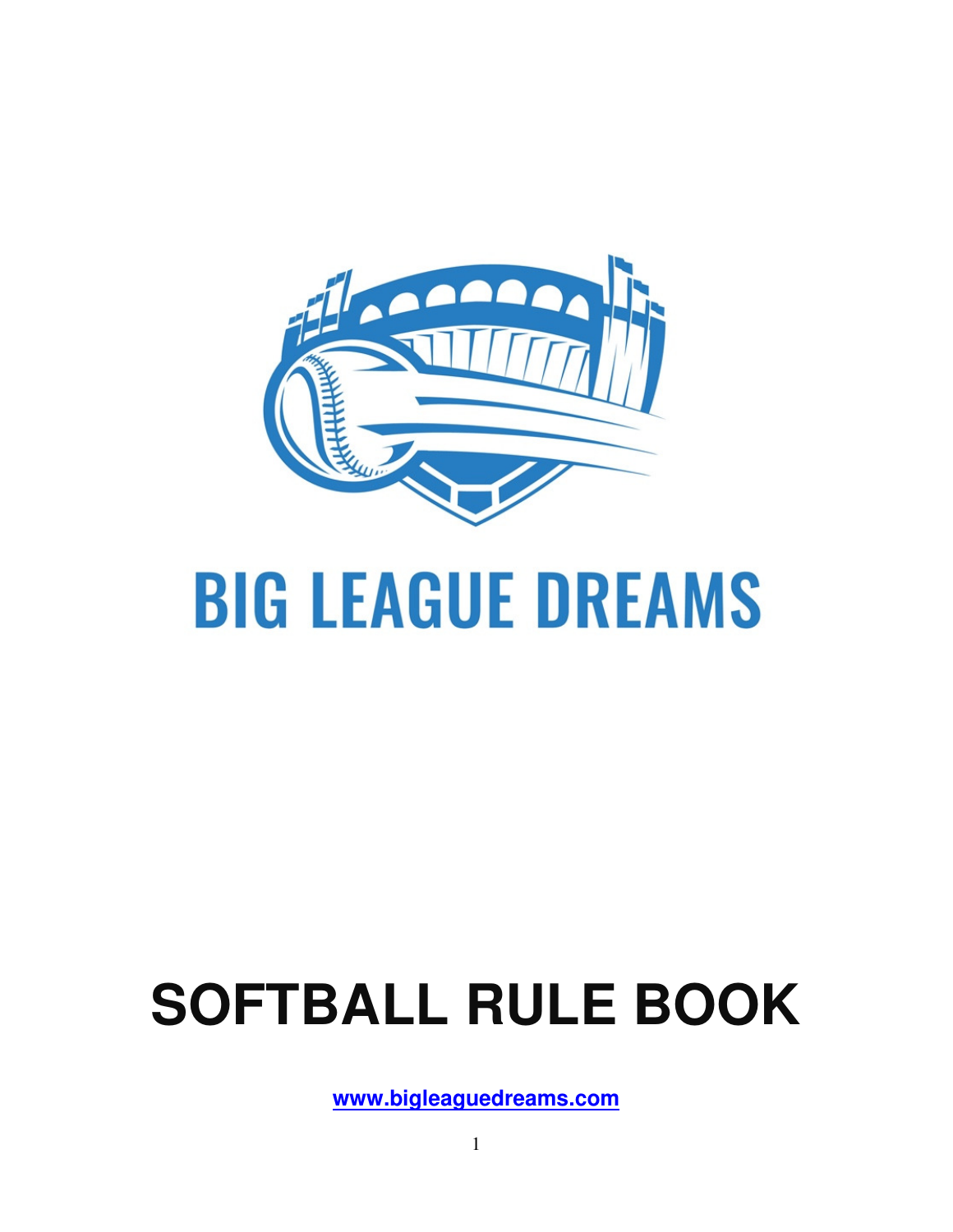# **WELCOME TO THE BIG LEAGUES Any rule not in the Big League Dreams rule book shall be governed by the 2022 USSSA rule book.**

# **THE PLAYING FIELD**

- **1.** On fields where the fence does not run completely across the outfield or down the sides of the field, an imaginary line exists which will be used as the out of play line and all appropriate bases will be awarded.
- **2.** Only one on-deck batter is allowed outside the dugout at all times. All other players are to remain in the dugout or behind the out-of-play fence.
- **3.** Only players on the roster may be in the dugout during the game. Children are prohibited from entering the dugout at any time during the game.
- **4.** No smoking, vaping or alcohol is allowed in the dugouts or on the field of play. The umpire or league coordinator will issue one warning to the offending team. If continued, the game will be declared a forfeit and the team and/or the offending player will be subject to suspension. Any guest caught consuming alcohol not purchased at BLD or smoking marijuana will be escorted from the park and suspended for one week. Any guest caught a second time will be escorted from the park and suspended for a minimum of 6 months. BLD will not hear appeals for this type of suspension.
- **5.** Big League Dreams uses a "Safety First Base". Any batted ball hitting the white portion should be fair and any ball hitting the orange portion should be foul. On the initial throw to first base from the infield or outfield, the batter-runner must touch the orange portion of the base but not the white. If legally appealed by the defense, the runner will be called out. The defensive player must always touch the white portion. This rule is in effect only on the initial play at first base. This does not include:
	- **a)** Returning to the base after over-running,
	- **b)** Running on a ball hit to the outfield (unless there is an initial play at first base) or
	- **c)** Re-tagging to advance on a fly ball.

# **EQUIPMENT**

**1.** The use of any bat that exceeds 1.20 BPF or includes titanium will be prohibited in league play. All bats must have the official USSSA stamp pictured below:

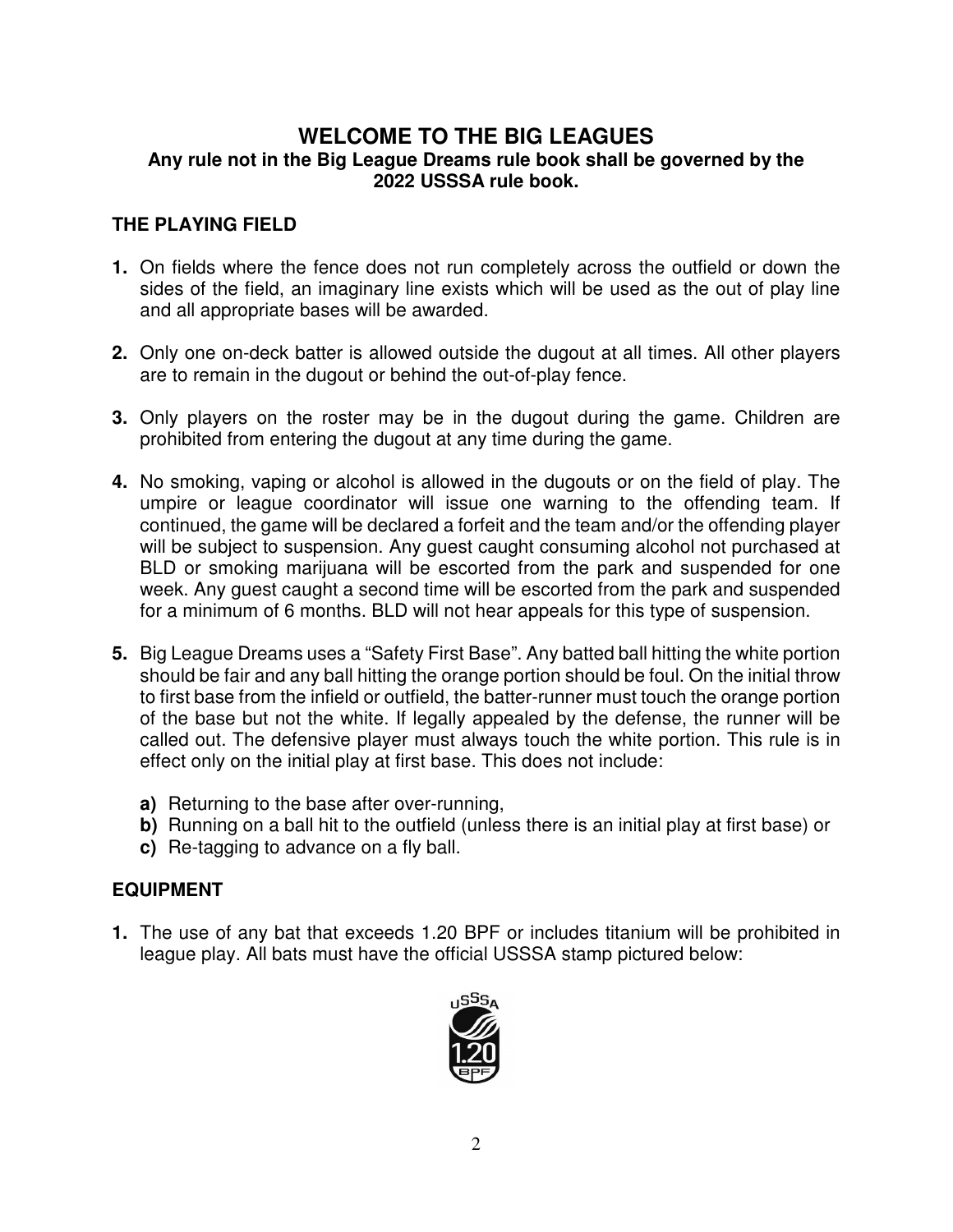Senior bats are not allowed in standard BLD softball leagues. For BLD Senior League rules please visit your local BLD Pro Shop to inquire.

- **2.** Big League Dreams will furnish one new 12" softball for all men's games and one new 11" softball for all women's league games. In coed games, one new 12" and 11" softball will be provided. At the start of the game, the home team must furnish a usable backup ball. When a ball goes out of play the responsible teams shall provide a backup ball until the game ball is brought back into play. All balls used must have the BLD stamped Logo.
- **3.** Uniforms are optional. ALL players must wear shoes. A SHOE shall be considered legal if it is made with either leather or canvas uppers or similar materials. The soles may have soft or hard rubber cleats. METAL CLEATS ARE PROHIBITED. Shoe sole or heel projections other than the standard shoe plate are prohibited. The all-purpose molded cleat softball shoe is legal.
- **4.** PROTECTIVE GEAR: As a rule, BLD permits players to determine the use of protective equipment when they deem appropriate. Game conditions (temperature, equipment, rain, wind, visibility, field conditions, humidity, etc.) vary from game to game and from field to field. In addition, the relative and absolute experience and skill levels of teams and players will vary from player to player and from team to team. Thus, BLD encourages players to utilize any protective equipment that they deem appropriate. Such protective gear will be allowed, unless by rule or by League Coordinator/Umpire ruling that such protective gear is disallowed as unsafe or as providing an unfair competitive advantage.

# **DEFINITIONS**

The **LEAGUE COORDINATOR** is an individual that organizes and maintains league play for softball.

The **UMPIRE IN CHIEF (UIC)** is an individual who trains, evaluates and supervises the umpires and resolves protests pertaining to the playing rules. In most cases, the league coordinator serves as the umpire in chief.

A **PROTEST** is an action that involves a dispute over a play between teams or some action made by the umpire against a team. A protest must be made verbally to the umpire on the field at the time of the incident before the next pitch. The coach must inform the umpire of his/her intention to protest. A league coordinator or UIC must be called to the field to make a ruling before play continues. The ruling made by the League Coordinator or UIC is final with no exceptions. Protest of a judgment call will not be considered. Any protest after a game is complete will not be allowed

An **EJECTION** is an action taken by an umpire, when an individual flagrantly violates rules, vigorously argues judgment calls, or shows unsportsmanlike conduct. An ejection results in an individual being suspended from all further league and/or tournament play for a minimum of one week. Longer suspensions may result depending on the severity of the infraction. League coordinators will listen to appeals/explanations on suspension only. An ejection or removal from a game is the umpire's decision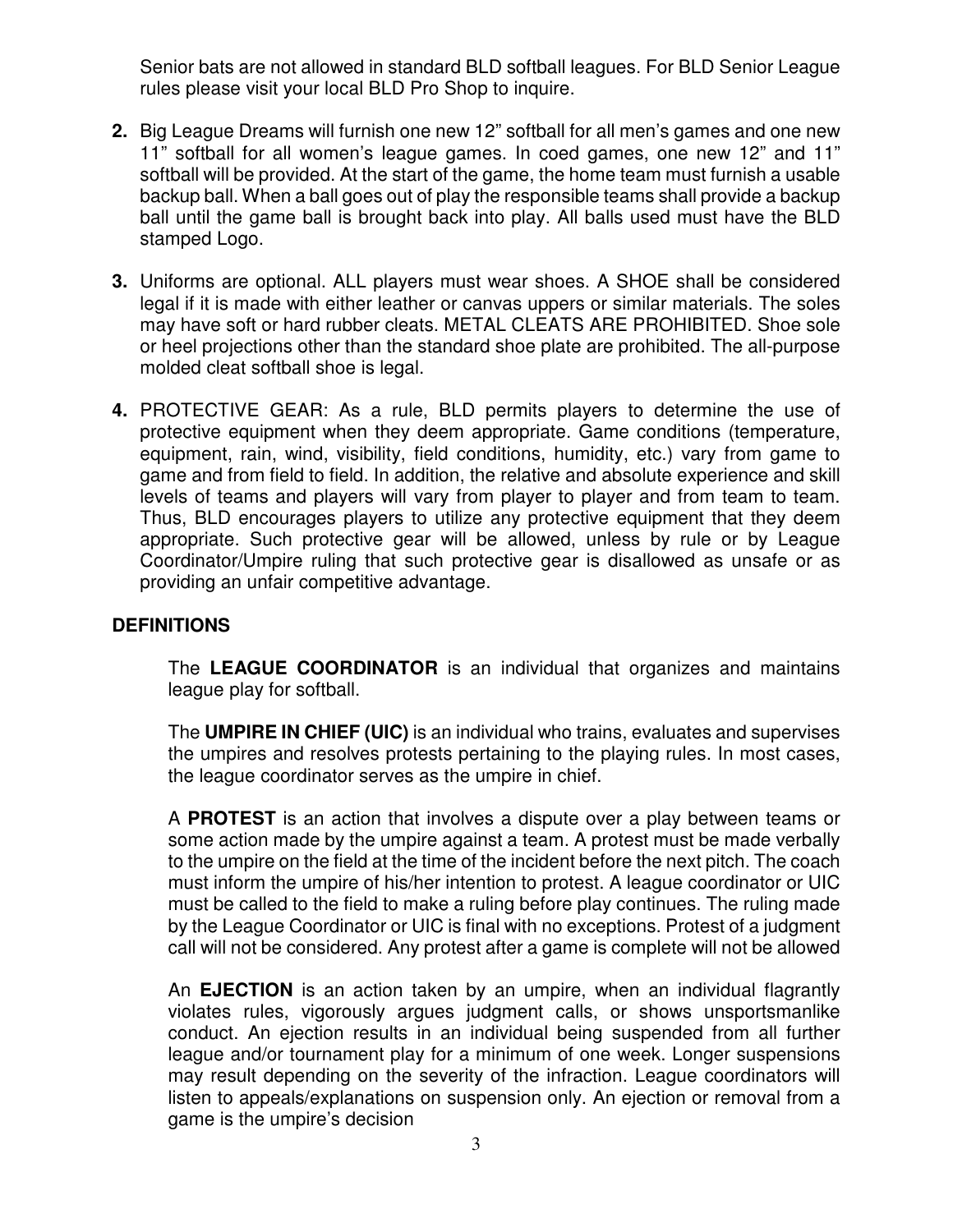A **REMOVAL** is an action taken by an umpire when his/her judgment, a player is creating a hazard to his/herself or other players. This action is taken to avoid injury to any individual, or if the action did not warrant an ejection. Removal from a game is only for the remainder of the game.

# **THE GAME**

- **1.** The home team will be designated on the schedule. The home team will be the official scorekeeper and should have an official score sheet properly kept for both teams. If the home team does not have a scorekeeper, the visiting team will be allowed to be the official scorekeeper. If neither team has a scorekeeper, the umpire will be the official scorekeeper and no protest or appeals involving the official score sheet will be allowed. The umpire's decision will be final. Exception: during the playoffs the higher seed will be the home team throughout all games.
- **2.** A regulation game shall consist of 7 innings or **55** minutes plus bonus time. This includes all playoffs and championship games. No new inning may start after the time limit has expired. The time will be set at 60 minutes as soon as the prior game finishes (or at the next scheduled game time if a game ends early)**.** In the first game of the night on that individual field, when the clock reaches 44:59, the umpire will declare a forfeit if a team has not submitted a lineup card. In all subsequent games, if the clock reaches 54:59, the umpire will declare a forfeit if a team has not submitted a lineup card. Games may start early if both teams are ready and agree to start. Classification or Tournafication game times might differ from this based on the number of teams in the league and any scheduling restrictions that might occur.
- **3.** If time is left on the clock, a game that is tied after 7 innings shall be continued by playing the next inning with the visiting team placing the last official batter (not the last out) during the previous inning on second base. The same shall happen with the home team. Play will continue until the tie is broken. If the last official batter was out due to a vacant spot in the lineup, then no runner will be put on second base for that team. **Courtesy runners are permitted** but at least one batter must have completed an at bat before this is allowed. The first out of the inning can become the courtesy runner. In coed leagues this will be the first same sex out of the inning. No new inning may start after time expires. The game will then be declared a tie. Games called due to rain, inclement weather, or circumstances beyond Big League Dream's control, will be a regulation game if 5 or more complete inning have been played or if the home team is ahead after 4  $\frac{1}{2}$  innings have been played.
- **4.** A 20-run mercy rule will be in effect after the 4<sup>th</sup> inning. A 15-run mercy rule will be in effect after the  $5<sup>th</sup>$  inning.
- **5.** The following HOMERUN RULES will be used for designated divisions: Men's & Coed Major and AAA Divisions: 5 homeruns, then one-up Men's & Coed AA Division: 3 homeruns, then one-up Men's & Coed A Division: 1 homerun, then one-up Men's Rookie Division: 1 homerun one only Coed Rookie Division **Coed Rookie** Division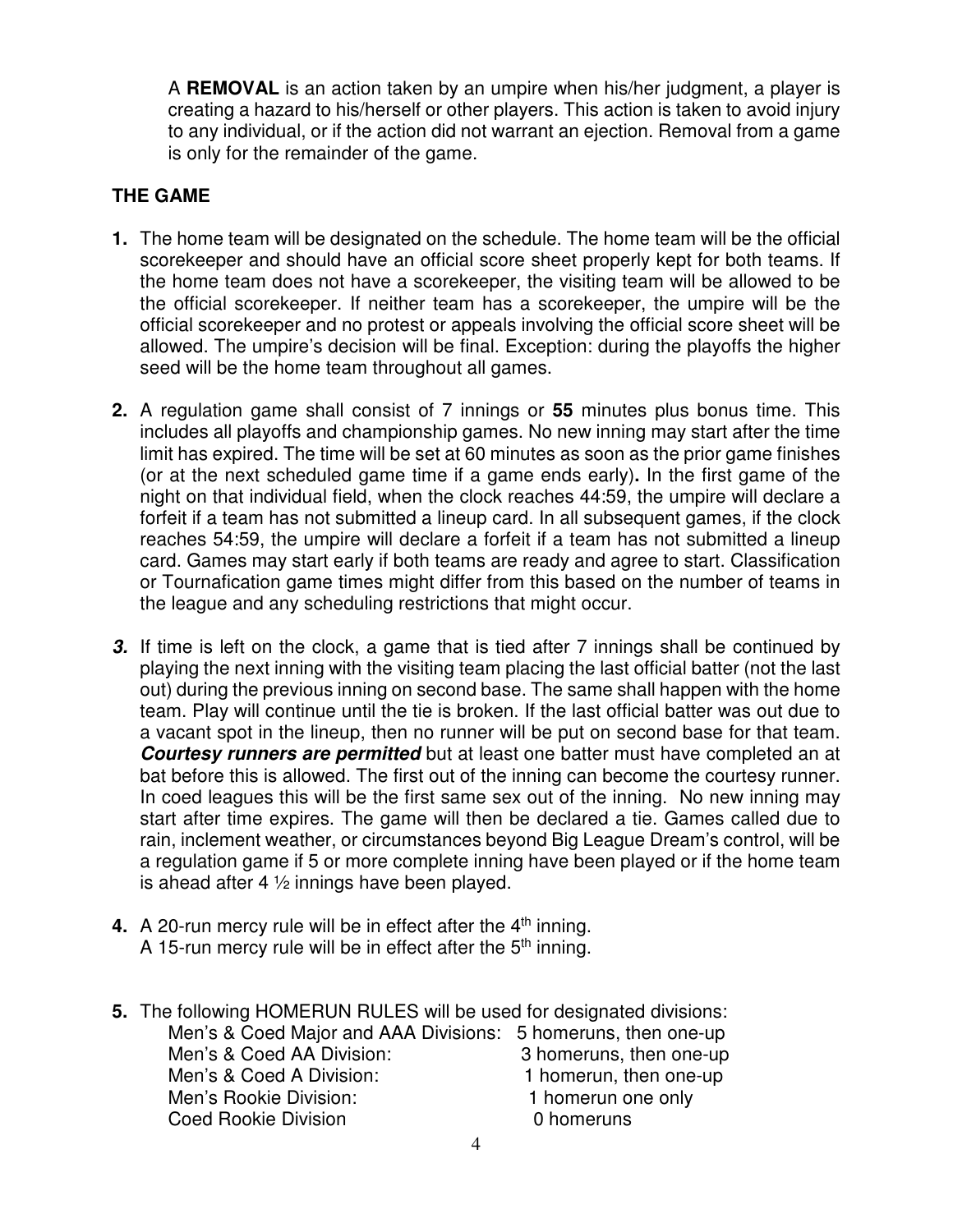Classification and Tournafication nights will use AA Homerun rules. All divisions below AA will be required to run out all Homeruns.

- **6.** EXPLANATION: Once team "A" has hit their total of homeruns in a game, they cannot hit their next homerun until team "B" has hit their allowed homeruns. At that point, both teams may continue hitting homeruns, but neither team can be more than 1 homerun ahead of the other. PENALTY: **OUT**.
- **7.** In a suspended game, if less than 3 complete innings have been played, the game will start over. If more than 3 complete innings have been played, the game will continue from that point until time expires or 7 innings have been played. If the score is tied after 5 or more innings the game will be continued from that point at which it was called.
- **8.** Ineligible player protests must be made before the 3<sup>rd</sup> out of the bottom of the 3<sup>rd</sup> inning. Players can be protested after this point only if they enter the game as a substitute. Only one ineligible player protest per game is allowed and up to two players may be questioned. After the start of the  $4<sup>th</sup>$  inning, players must be protested upon them taking an offensive or defensive position. If a team admits to having an illegal player before the coordinator checks the eligibility, a forfeit will be awarded to the protesting team and no penalties will be imposed. The team penalty for an illegal player is forfeiture of that game and their next scheduled game. The coach and illegal player penalty is suspension from all league and tournament play for a period of 30 days. All suspensions deny entry into all BLD facilities for all events. In the case of a forfeit the winning team has the option of taking a 7-0 score or the actual score of the game at the time of the forfeit. Rosters are frozen at the end of the night on Week 4. Ineligible player protests will not be allowed until after the roster freeze date.
- **9.** The following situations can make you an ineligible player:
	- **a)** A player who has not paid their player registration fee.
	- **b)** A player not on the team roster after the roster freeze date.
	- **c)** Playing on two teams in the same division on the same night after the roster freeze date.
	- **d)** A player who has been suspended from that game.

# **THE PLAYERS AND SUBSTITUTES**

Players must be at least 15 years old to participate in league play. Players under the age of 18 must have a parent or legal guardian signature on the player's waiver card before participation. All players must be able to produce valid picture I.D. upon request by a league coordinator.

- **1.** Any player can take a defensive position at any point of the game, even if they are not in the batting order. **You may not bat fewer players than are on defense.**
- **2.** The minimum number of players required to start is 7. Any number less than 7 at any point during the game shall be a forfeit. If for any reason a player in the batting order must leave the game, including injury, that position in the batting order becomes an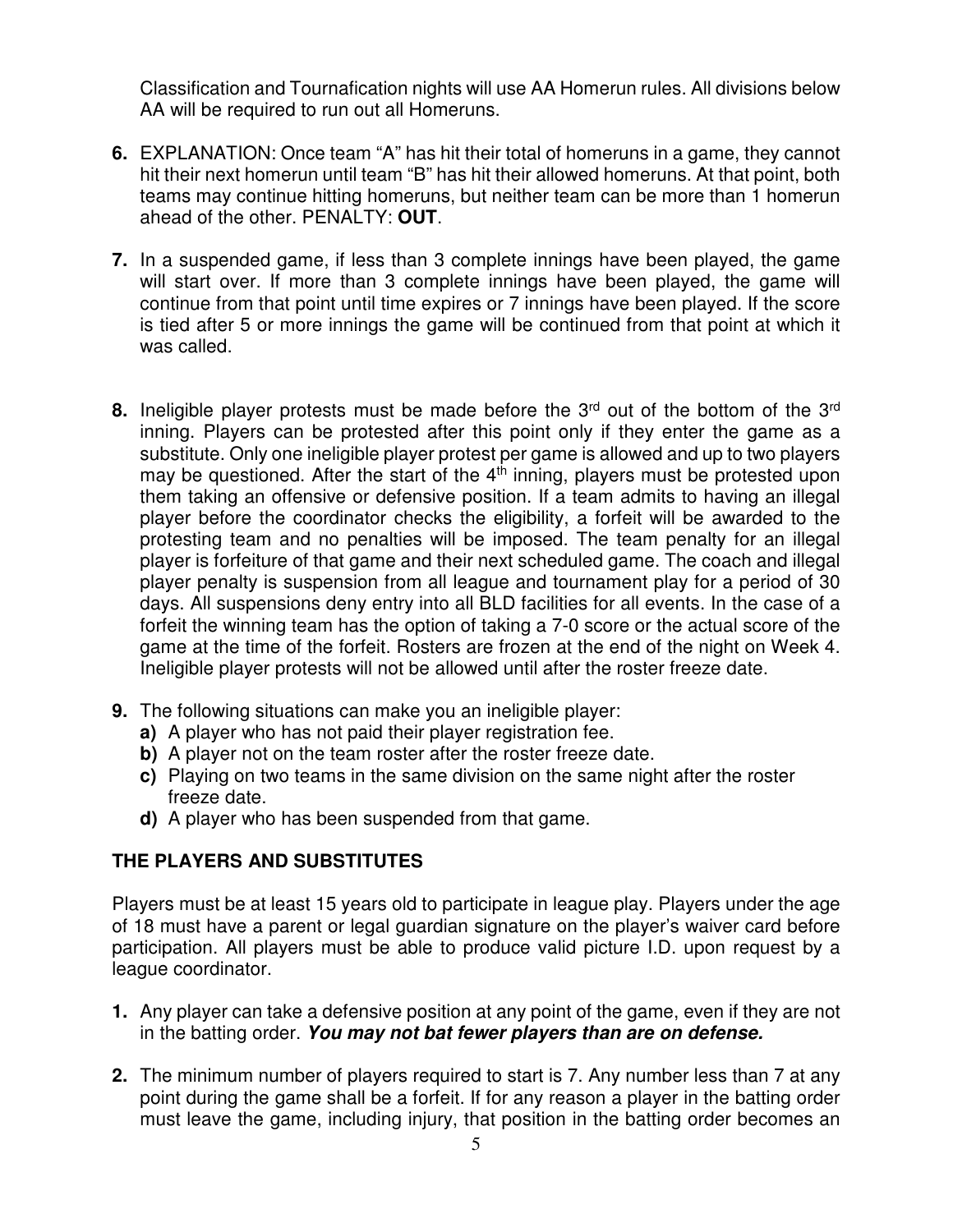out unless replaced by a substitute. USSSA substitution and Re-entry rules will apply for legal substitute.

- **3.** Teams may bat as many rostered players as desired that are present at game time. Late players may be added to the bottom of the lineup as they arrive.
- **4.** The following actions may warrant a player ejection/removal:
	- **a)** Fake tags, rough tactics or similar unsportsmanlike conduct.
	- **b)** Flagrant rule violations such as fighting etc.
	- **c)** Obscene or objectionable demonstrations toward an official, opponent, or fan (this includes the use of trash talk in an attempt to incite unsportsmanlike conduct).
	- **d)** Intentional or unintentional bat throwing.
	- **e)** Being under the influence of alcohol or any other substance that could cause the player to be at risk to themselves and others.
	- **f)** Any action deemed by Big League Dreams that is not conducive to the park's atmosphere.

# **Big League Dreams is a family-oriented park. Any obscene language that is loud enough for the umpire to hear is loud enough for spectators to hear. Umpires need not give advance warning**.

- **1.** If a player/coach physically abuses any BIG LEAGUE DREAMS official or staff member, he/she is subject to a minimum 1-year suspension. Abuse of another player or spectator shall result in a minimum 30-day suspension
- **2.** If a player/coach is ejected from a game, that player will not be allowed to play for the remainder of that day and for a minimum of one week of league and/or tournament play. If a player/coach is ejected a second time during the same season, that player/coach shall be suspended from all league and tournament play for a minimum of 30 days. Removal from the park after an ejection will be at the discretion of the League Coordinator or Manager on Duty.

All suspensions listed above are minimums and any added length will occur after BLD performs our internal investigation. All suspension include suspension from ALL BLD facilities for ALL events.

**3.** BIG LEAGUE DREAMS SPORTS PARK IS PRIVATELY OWNED AND OPERATED; WE RESERVE THE RIGHT TO REFUSE PARK ACCESS TO ANYONE AT ANY TIME.

# **CLASSIFICATION / TOURNAFICATION**

Teams assigned a classification level may be reevaluated and changed after a team's first game to maintain parity in each division. The league coordinator will make the final decisions as to the classifications of each team. If a team's level is changed, that team's record will be carried over to the team's new division.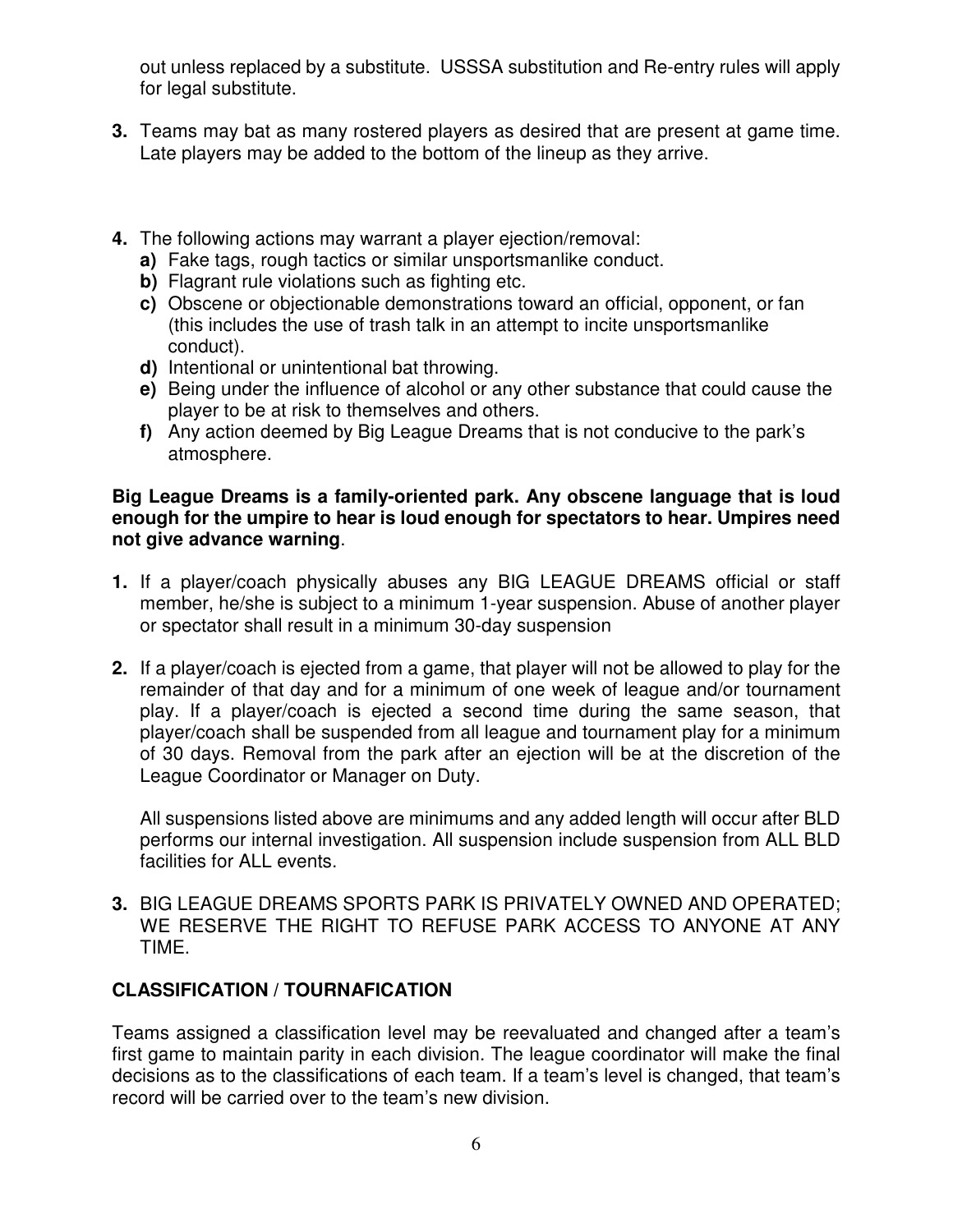# **ROSTER**

Team rosters will be frozen after the fourth week of play. Teams must have at least **12** paid spots on their roster at this time. Once the fourth week has past, no players or temp spots will be able to be added to the roster. One exception to this would be any time in which a player is dropped from the teams' roster, that player must be replaced in order to maintain a minimum of **12** players. By dropping a player, the added player is then responsible to register and pay his or her player fee. Hardship cases will be heard by the league coordinators and evaluated on a case-by-case basis. **Under no circumstances will players be allowed to be added during playoffs.** It is the responsibility of the coach to make sure all temp spots are assigned names by the end of the night on week 5. The coach will need to sign off on his or her roster before the game on week 6. This will be the team's playoff roster.

# **TIE BREAKER**

If two teams are tied at the season's completion the following tie breaking rules will be in effect: Head-to-head records will be the first determining factor followed by lowest runs allowed head-to-head. In the event that the tie is not broken, then the fewest runs allowed for the season will be the determining factor. In the event of a tie between 3 or more teams, head-to-head records will be the first determining factor. The team with the best record head-to-head will be the higher seed. In the event that the number of head to head games between the tied teams is not equal, it will be assumed that the team(s) with the lowest amount of games head to head will have a win for those less games (example: if Team A is 2-1, Team B is 2-1 and Team C is 0-2, Team C's record in the tie-breaker would be 1-2). If no team has a better record than the other tied teams, run differential between the tied teams will be the next determining factor. If the tie is not broken, then the fewest number of runs allowed for the season will be the determining factor. In a 3 or more-team tie break the rules above are used to determine the best team then a new tie break will be used based on how many teams are left.

# **PITCHING RULE**

- **1.** A pitcher's box is used that extends 8 feet behind the rubber, 2 feet on each on side of the rubber and 3 feet (imaginary) above the pitcher's head. Any ball hit inside the box and beyond the rubber will result in an automatic out and will be declared a dead ball. All runners go back to the base at which they started. If the ball hits the ground before the rubber the ball is live and in play.
- **2.** A legal delivery shall be a ball which is delivered to the batter with a definite underhand motion. Pitchers can pitch from anywhere in the box but must have both feet inside the lines at the time of release. The penalty for not having both feet in the box will be an automatic "ball" declared by the umpire.
	- **a)** The pitch shall be released at a moderate speed. The speed is left entirely up to the umpire.
	- **b**) The ball must arc higher than the batter's head.
	- **c)** The ball must not exceed a height of more than 12 feet above the ground.
	- **d)** When the pitcher has started the delivery, the pitch must be released in one complete, underhand forward motion. No over exaggerated movement with either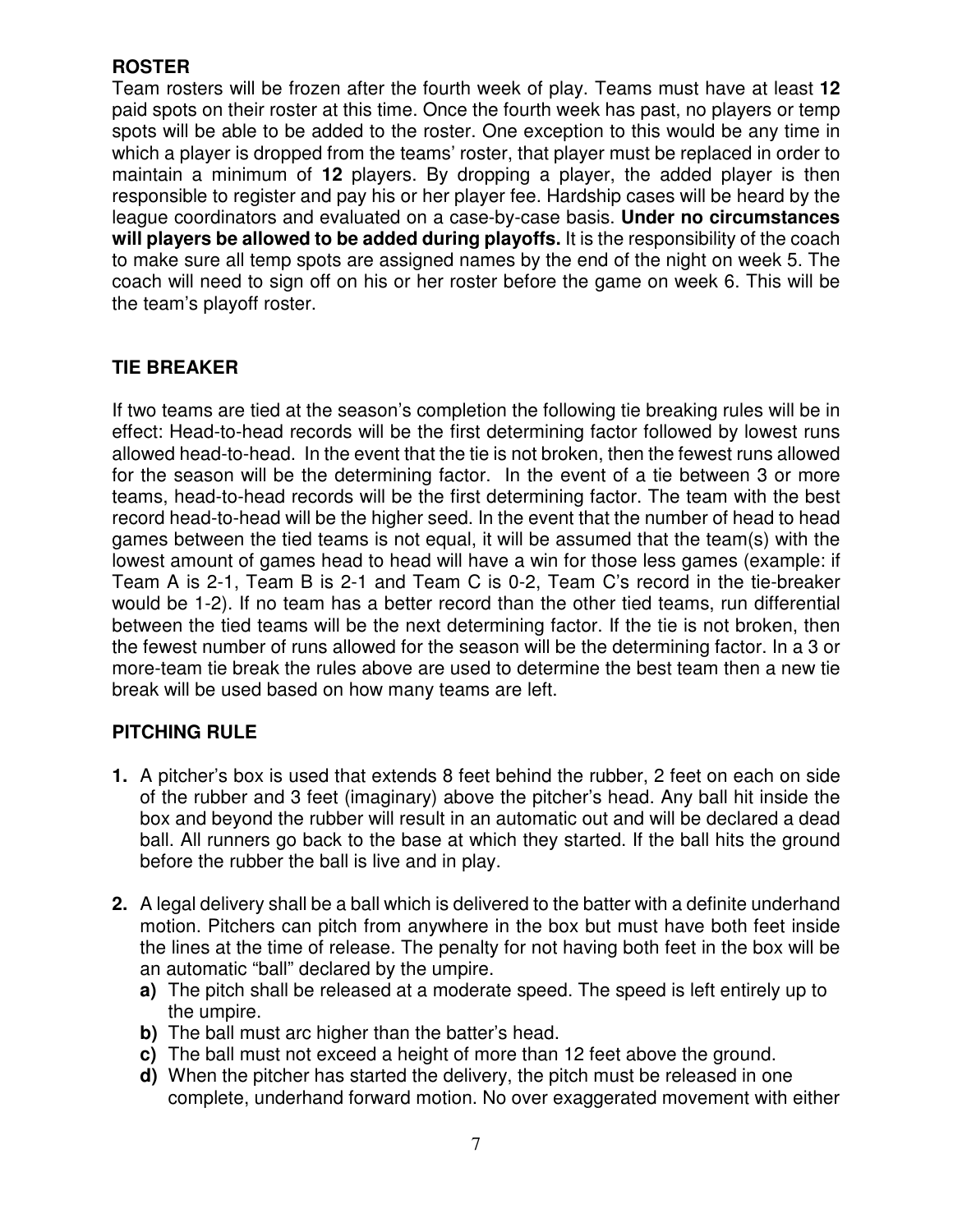arm or the body is allowed such as pumping, windmill, fake starts or any other movement to confuse the batter.

- **e)** In a-d if the umpire deems a pitch "illegal" the batter has the choice to swing or take the automatic ball. The umpire is not required to verbally call an illegal pitch.
- **f)** One warm-up pitch is allowed after the first inning unless a new pitcher is entering.

# **STRIKE ZONE**

The strike zone is 19" from the rear of the plate making a 21" x 36" rectangle with the plate extension (mat). A legally pitched ball not struck that lands on any part of the plate or mat will be a strike. Any pitch landing short of the plate is a dead ball.

#### **BATTING**

All batters start their bat with a count of one ball and one strike. The batter is out after his/her second foul ball with two strikes.

#### **BASE RUNNING**

One courtesy runner per teams per inning may be used. In Coed, only one male or female may be a courtesy runner per inning (not both). The courtesy runner must be of the same gender. The last out will be the courtesy runner. If there are no outs, the last out of the previous inning will be used. If using a courtesy runner for the first batter of the game, the last official same sex batter in the batting order will be the courtesy runner.

# **LEADOFF RULE**

Base runners will be allowed to leave the base upon the release of the ball from the pitcher's hand. Base runners may not "steal" a base, however the lead off will allow "hit & run" strategies to be implemented into the game. By leading off, base runners will be subject to being "picked off". "Pick off" attempts will be governed by the "force play" rule. The ball must beat the runner to the base; no tags are allowed. If the "pick off" throw gets by the fielder, the base runner must re-tag the base and then may proceed to advance to as many bases as he/she may get. On any pitch called a ball (not on a pitch that is short and dead by rule) or a strike the ball shall remain alive and runners who were attempting to advance on a hit and run play or otherwise leave their base early are in jeopardy of being put out under the aforementioned "force play" rule. When a batter receives a walk or a strike out, the ball is alive and in play, unless the 4th ball is short and dead by rule. Base runners may not advance on an overthrow from the catcher to the pitcher.

# **PLAYOFFS**

The following is the breakdown of the playoff participation:

- **a)** In each division with 5 or less teams 3 teams to playoffs
- **b**) In a division with 6-8 teams 4 teams to playoffs
- **c)** In a division with 9 or more teams 6 teams to playoffs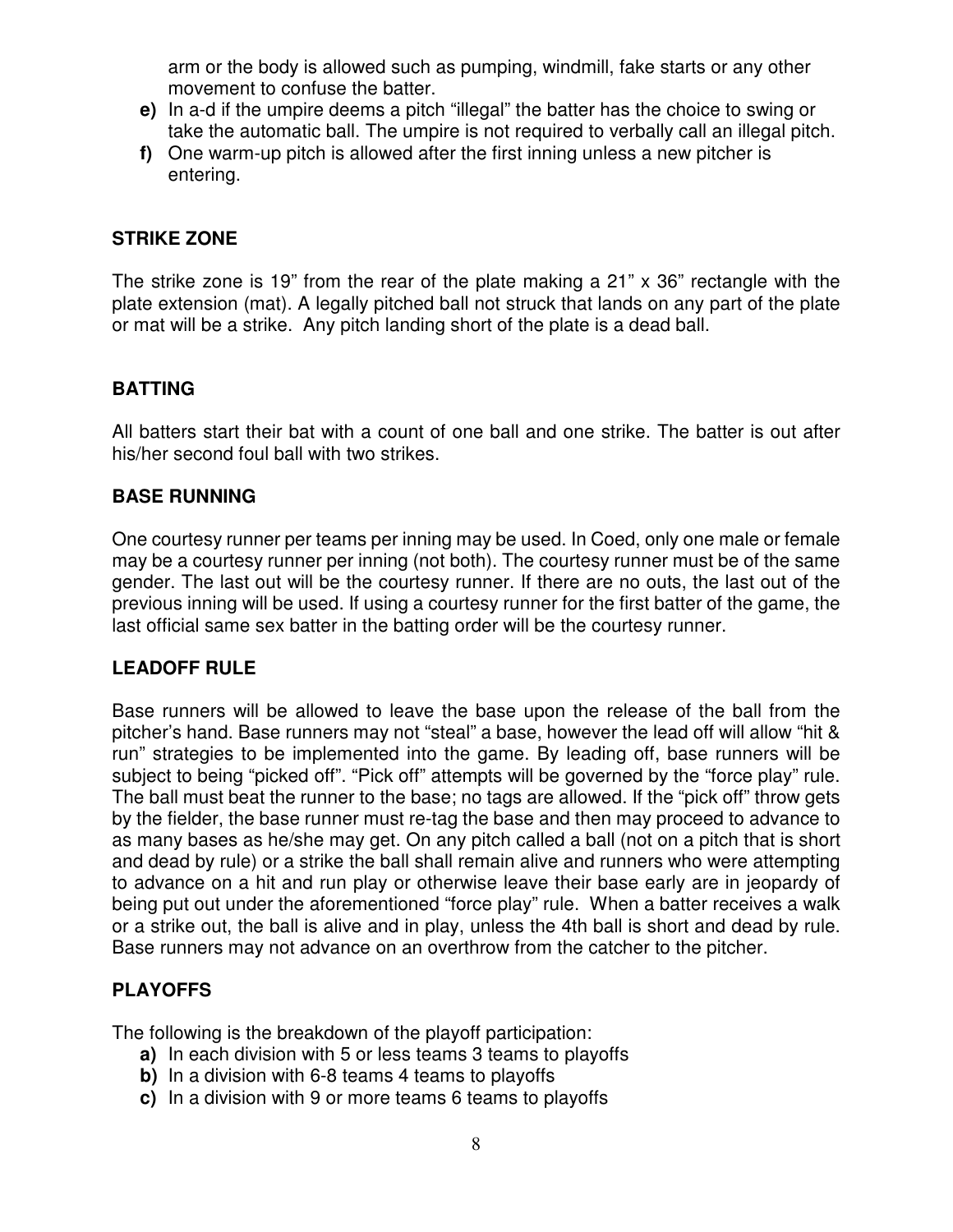To promote parity in our leagues and an enjoyable experience for all of our teams, the Sports Department can alter this playoff breakdown. Examples of this would be split division playoffs or allowing all teams in the division to participate in playoffs.

The higher seed team will be home team throughout the playoffs. Playoffs will use the same format as regular season games including time limit and run rule.

# **NOTE: Picture I.D.'s will be required for all players to participate in the playoffs**

# COED RULES

- **1.** A minimum of 4 females must be present to start the game. You may not play with a 6/4 ratio of males to females. Any ratio of females to males is legal. Any player may take a position anywhere on defense.
- **2.** Batting order must alternate male/female, female/male, or female/female. **Males may not bat back-to-back in the lineup.** Teams may bat all players provided they are on the roster**.** If a team bats an odd number of males, they must take an out in the first position of the batting order and start with a male at the beginning of the batting order**.**  If the even number player arrives, she will enter that spot. If a team bats an odd number of girls no out will be taken. EXAMPLE: The visitors have 4 females and 5 males at game time; the game will start with a male batter. An out is recorded every time that first position in the batting order comes up until the  $5<sup>th</sup>$  female arrives.
- **3.** Coed "A" and Coed "Rookie" Divisions: For the first **4 innings**, no team can score more than 7 runs in an inning. Once 7 runs have been scored in one at-bat, the halfinning is over. Exception: **IF** a team is behind by more than 7 runs, they can score as many runs as takes to **TIE** the score. Beginning in the 5th inning, teams may score an unlimited number of runs.
- **4.** When a male receives a base on balls without a strike being thrown or an intentional walk, he will be awarded first and second base. The next female batter has the option of going to first base or taking her "at bat".
- **5.** A minimum of 3 outfielders must be behind the outfield restriction line (160-foot arc from home plate) when the batter hits the pitch. The rover can only be a female. PENALTY: The batter and all base runners will be awarded one base unless each has advanced one base safely, in which case the play proceeds without reference to the violation. The ball does not have to be fielded by the outfielder committing the infraction to be deemed a penalty.
- **6.** There will be no restrictions on a player (male or female) as to which defensive position he or she may play except for the rover position.